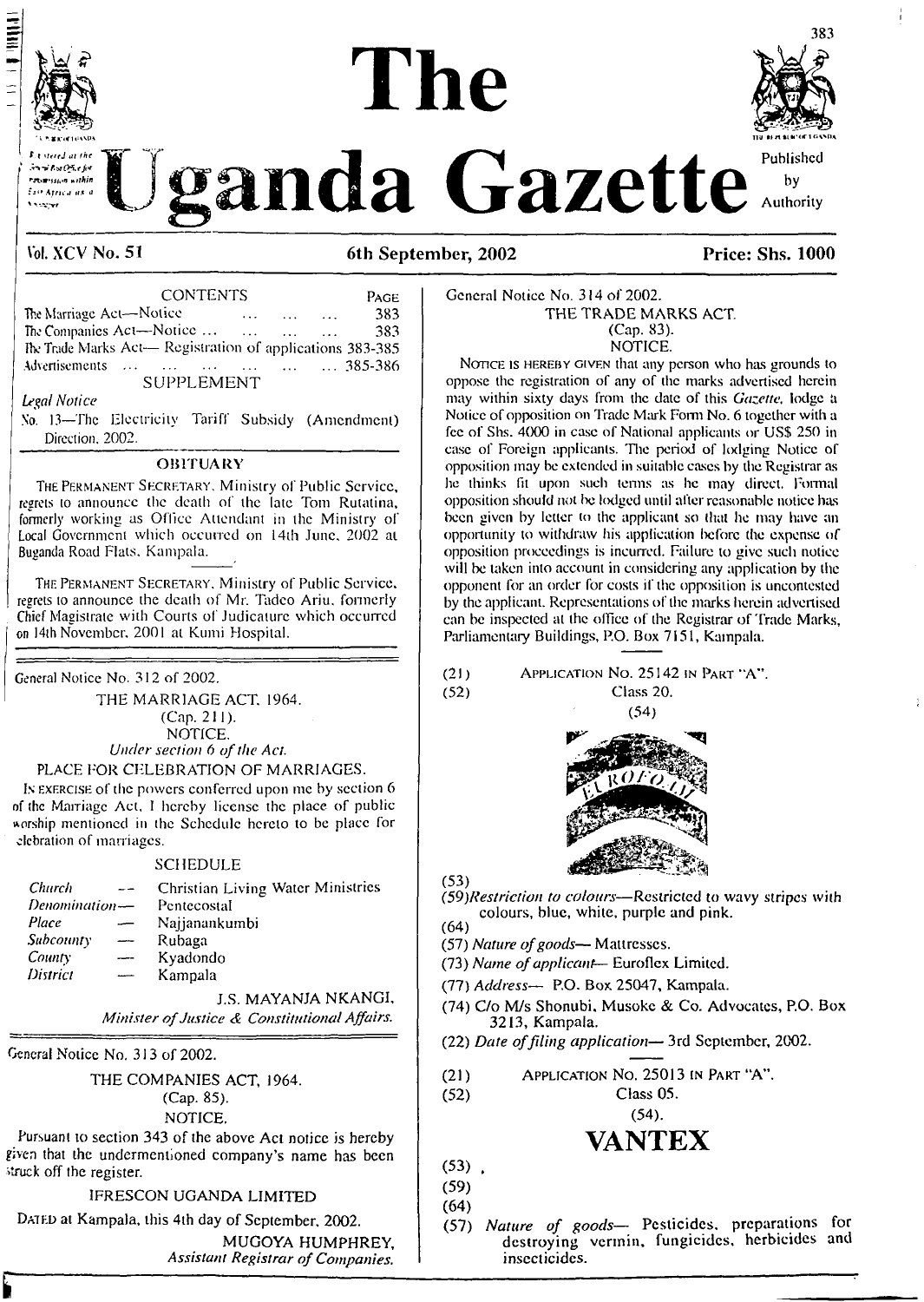(57) *Nature ofgoods—* Mattresses. (77) *Address—* 9330 Zionsville Road. Indianapolis. Indiana (73) *Name ofapplicant*— Euroflex Limited. 46268. United States of America. (77) *Address—* P.O. Box 25047. Kampala. (74) C/o M/s. Mugerwa & Masembc Advocates. 3rd Floor. Diamond Trust Building P.O. Box 7166, Kampala. (74) C/o M/s Shonubi, Musokc & Co. Advocates, P.O. Box 3213, Kampala. (22) *Date offiling application—* 3rd July. 2002. (22) *Date offiling application—* 3rd September. 2002. (21) Application No. 25143 in <sup>P</sup>art 'A". (52) Class 20. (21) Application No. 25146 in Part "A". (54) (52) Class 20.  $(54)$  $R$  $0$   $t$   $\tilde{o}$ (53) *(59)Restriclion to colours—*Restricted to wavy stripes with (53) *colours, brown, white, orange and blue. (59)Restriction to colours—*Restricted to wavy stripes with (64) colours, blue, while, green and yellow. (57) *Nature ofgoods—* Mattresses. (64) (73) *Name ofapplicant—* Euroflex Limited. (57) *Nature ofgoods—* Mattresses. (77) *Address—* P.O, Box 25047. Kampala. (73) *Name ofapplicant—* Euroflex Limited. (74) C/o M/s Shonubi, Musokc & Co. Advocates. P.O. Box (77) *Address—* P.O. Box 25047. Kampala. 3213. Kampala. (74) C/o M/s Shonubi. Musokc & Co. Advocates, P.O. Box (22) *Date offiling application—* 3rd September. 2002. 3213, Kampala. (22) *Dale offiling application—* 3rd September, 2002. (21) APPLICATION NO.  $25144$  in Part "A".<br>(52) Class 20. Class 20. (2<sup>1</sup>) Application No. 25085 in <sup>P</sup>art "A". (54) (52) Class 16. (54)  $ROFO$ *<sup>&</sup>lt;53) mania* (59)  $(53)$ (64) *(59)Restriction to colours—*Restricted to wavy stripes with colours, pink, white and blue. (57) *Nature of goods*— Paper, cardboard and goods  $ms<sup>1</sup>$ (64) from these materials, not included in other classes (57) *Nature ofgoods—* Mattresses. printed matter; bookbinding material; photographs, (73) *Name ofapplicant—* Euroflex Limited. stationery: adhesives for stationery or househod? (77) *Address—* P.O. Box 25047. Kampala. purposes; artists' materials; paint brushes; typewriters (74) C/o M/s Shonubi. Musokc & Co. Advocates, P.O. Box and office requisites (except furniture); instruction 3213, Kampala. and teaching material (except apparatus); playi (22) *Date offiling application—* 3rd September, 2002. cards; printer's type: printing blocks. (73) *Name ofapplicant—* E-Dircctory (EA) Ltd. (21) Application No. 25145 in Part "A". (77) *Address—* P.O. Box 6589. Kampala Uganda. (52) Class 20. (74)  $(54)$ (22) *Date offiling application—* 12th August. 2002. (21) Application No. 25129 in Part "A". (52) Class 4.  $ROFO$ (54) M OT L (53)

(64)

*(59)Restriction to colours—*Letters M, IL restricted colour blue, letter O restricted to colour red.

(64)

(53) *^Restriction to colours—*Restricted to wavy stripes with colours, purple, white, yellow and black.

(73) *Name ofapplicant—* Dow Agroscicnces LLC.

384 *THE UGANDA GAZETTE* (6th September.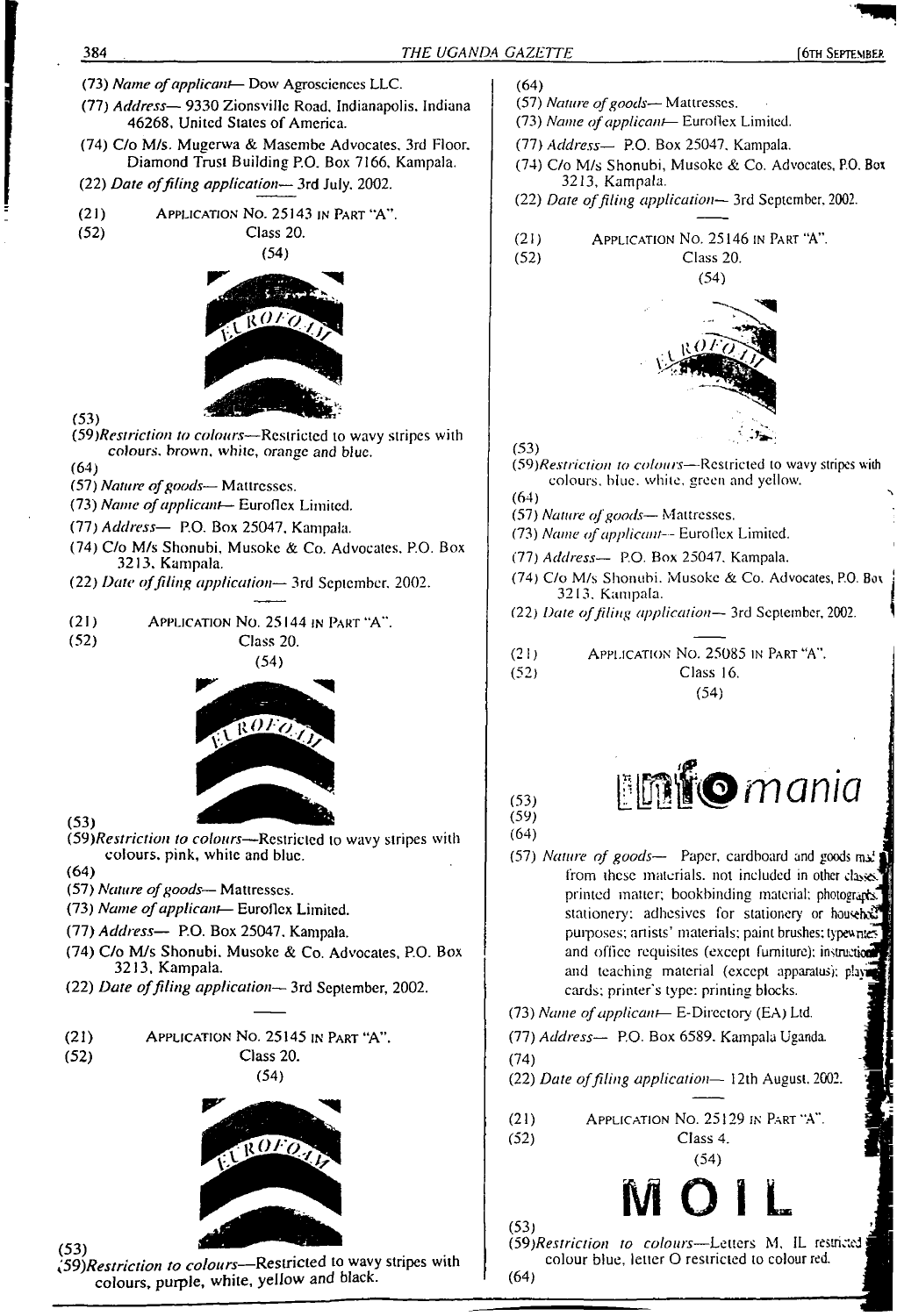'53; '59) '64)



- (57) *Nature of goods—* Coffee, tea, cocoa, sugar, rice, tapioca, sago, artificial coffee; flour and preparations made from cereals, bread, pastry and confectionery, ices; honey, treacle; yeast, baking-<br>powder; salt, mustard; vinegar, sauces powder; salt, mustard; vinegar, sauces (condiments); spices; ice.
- (73) *Name ofapplicant—* Shoprite Guernsey Limited.
- (77) *Address—*C/o Proxis 13-15 Famia House, Lc Truchot, St. Peter Port, Channel Islands. Guernsey, GY1 4NA UK.
- (74) C/o M/s. Mugcrwa & Masembe Advocates, 3rd Floor, Diamond Trust Building P.O. Box 7166, Kampala.

(22) *Date offiling application—* <sup>1</sup>2th July, 2002.

Kampala. RITA BBANGA-BUKENYA (MRS.), 3rd September, 2002. *Assistant Registrar of Trade Marks.*

# **ADVERTISEMENTS**

THE REGISTRATION OF TITLES ACT, 1964. (Cap. 205).

NOTICE.

ISSUE OF SPECIAL CERTIFICATE OF TITLE.

*Leasehold Register—*Volume 2027 Folio 9, Mawogola Block 1000 Plot 5 at Ntusi.

Notice is HEREBY GIVEN that after the expiration of one month from the publication hereof, <sup>I</sup> intend to issue in the names of Sepiriya Tabula Mulindwa of P.O. Box 3487, Kampala, a special Certificate of Title under the above Volume and Folio, the Certificate of Title which was originally issued having been lost.

29th August, 2002.

EDWARD KARIBWENDE, *for ChiefRegistrar of Titles.*

THE REGISTRATION OF TITLES ACT, 1964. (Cap. 205).

NOTICE.

ISSUE OF SPECIAL CERTIFICATE OF TITLE.

Kyadondo Block 244 Plot 584, Area 0.40 Hectares al

NOTICE IS HEREBY GIVEN that after the expiration of one month from the publication hereof, I intend to issue in the names of Manuel X. Pinto and Rosemary Pinto (joint tenants) of P.O. Box 1076, Kampala, a special Certificate of Title under the above Block and Plot, the Certificate of Title which was originally issued having been lost.

Kampala, OPIO ROBERT, 28th August, 2002. *for ChiefRegistrar of Titles.*

THE REGISTRATION OF TITLES ACT, 1964. (Cap. 205).

NOTICE.

ISSUE OF SPECIAL CERTIFICATE OF TITLE.

Busiro Block 444 Plot 247, Area 0.107 Hectares at Nkumba.

NOTICE IS HEREBY GIVEN that after the expiration of one month from the publication hereof, I intend to issue in the names of Stephen Kasozi of P.O. Box 43, Entebbe, a special Certificate of Title under the above Block and Plot, the Certificate of Title which was originally issued having been lost.

Kampala, NAKISALI WAMAI, 29th August, 2002. *for ChiefRegistrar of Titles.*